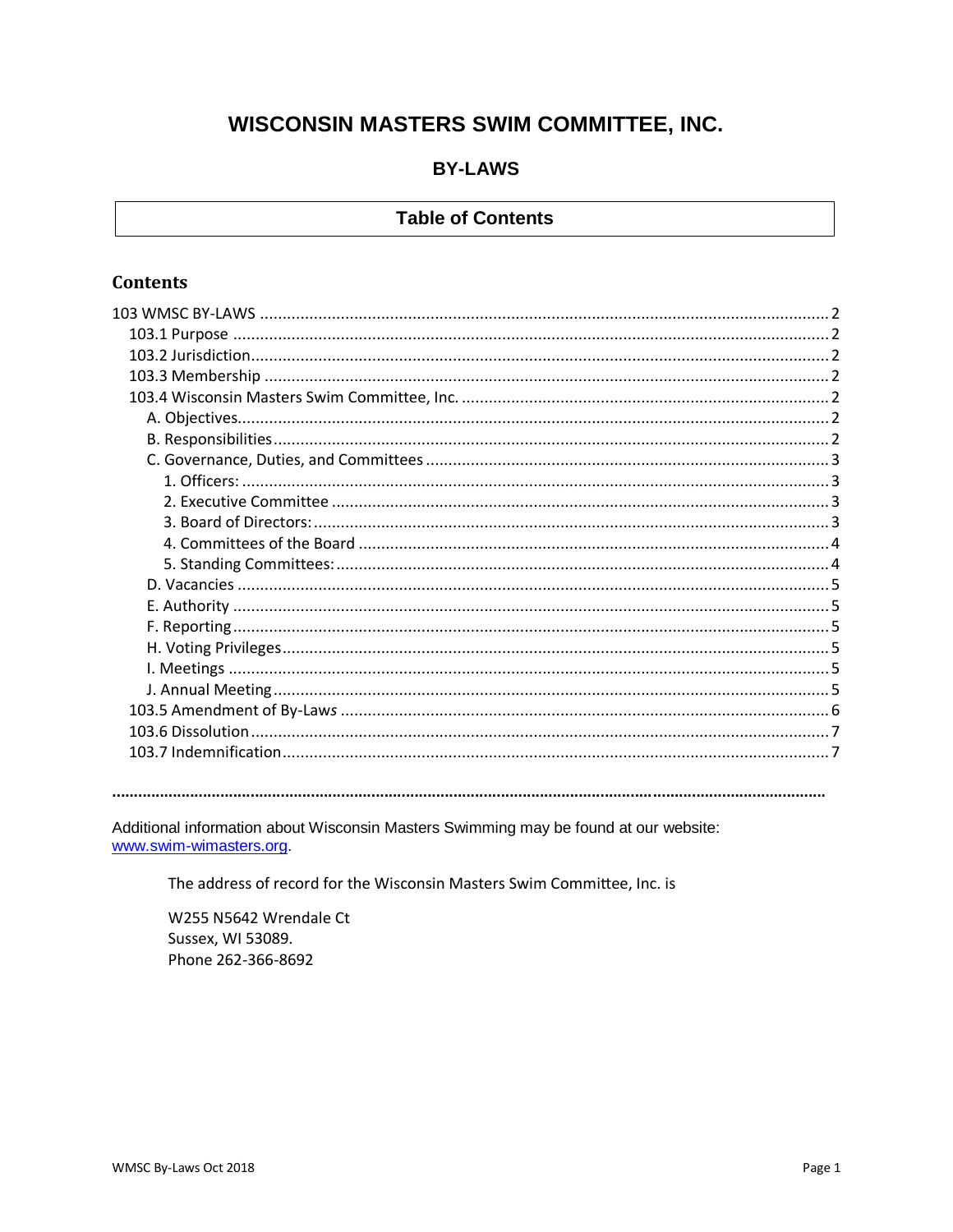# <span id="page-1-0"></span>**103 WMSC BY-LAWS**

# <span id="page-1-1"></span>**103.1 Purpose**

1. To promote masters swimming consistent with the goals, rules, and regulations of United States Masters Swimming, Inc. (USMS), or its successor organizations.

2. To operate exclusively for public health, safety and charitable purposes, including for such purposes, the making of distributions to corporations, trusts, community chests, funds or foundations that qualify as exempt organizations under Section 501 (c) (3) of the Internal Revenue Code of 1954, as amended (or the corresponding provisions of any future United States Internal Revenue Law).

# <span id="page-1-2"></span>**103.2 Jurisdiction**

The Wisconsin Masters Swim Committee, Inc. (WMSC) is registered with the State of Wisconsin as a non-stock, not for profit Corporation, and is a Local Masters Swimming Committee (LMSC), a subsidiary of and governed by USMS, a 501 (c) (3) corporation. WMSC covers the geographical area of the State of Wisconsin except for the counties of St. Croix, Dunn and Pierce.

# <span id="page-1-3"></span>**103.3 Membership**

The membership shall consist of all swim organizations and individuals who are interested in the purpose and programs of WMSC and are currently registered with USMS and WMSC.

#### <span id="page-1-4"></span>**103.4 Wisconsin Masters Swim Committee, Inc.**

WMSC has jurisdiction over the sport of Masters competitive swimming as has been delegated to it by USMS.

# <span id="page-1-5"></span>**A. Objectives**

1. Establish and maintain educational programs appropriate for physical fitness and competition.

2. Establish and evaluate policies and procedures for WMSC, and coordinate scheduling and conduct of sanctioned WMSC events.

3. Provide information and communication to clubs and swimmers pertaining to objectives of WMSC, club sanctions, events and their conduct, financial matters, and rules.

4. Promote safe conduct and operation of sanctioned events and their related facilities, and encourage maximum efficiency in the conduct of events with the utilization of certified officials.

#### <span id="page-1-6"></span>**B. Responsibilities**

1. Review, establish, and evaluate all policies in accordance with current USMS Policies and Rules, as well as Federal, State and local laws and regulations.

2. Adhere to officials, coaches, and Adult-Learn-To-Swim (ALTS) USMS programs designed to support WMSC and encourage new members.

3. Establish a yearly schedule of events.

4. Review and approve all valid requests for sanctions and approved events.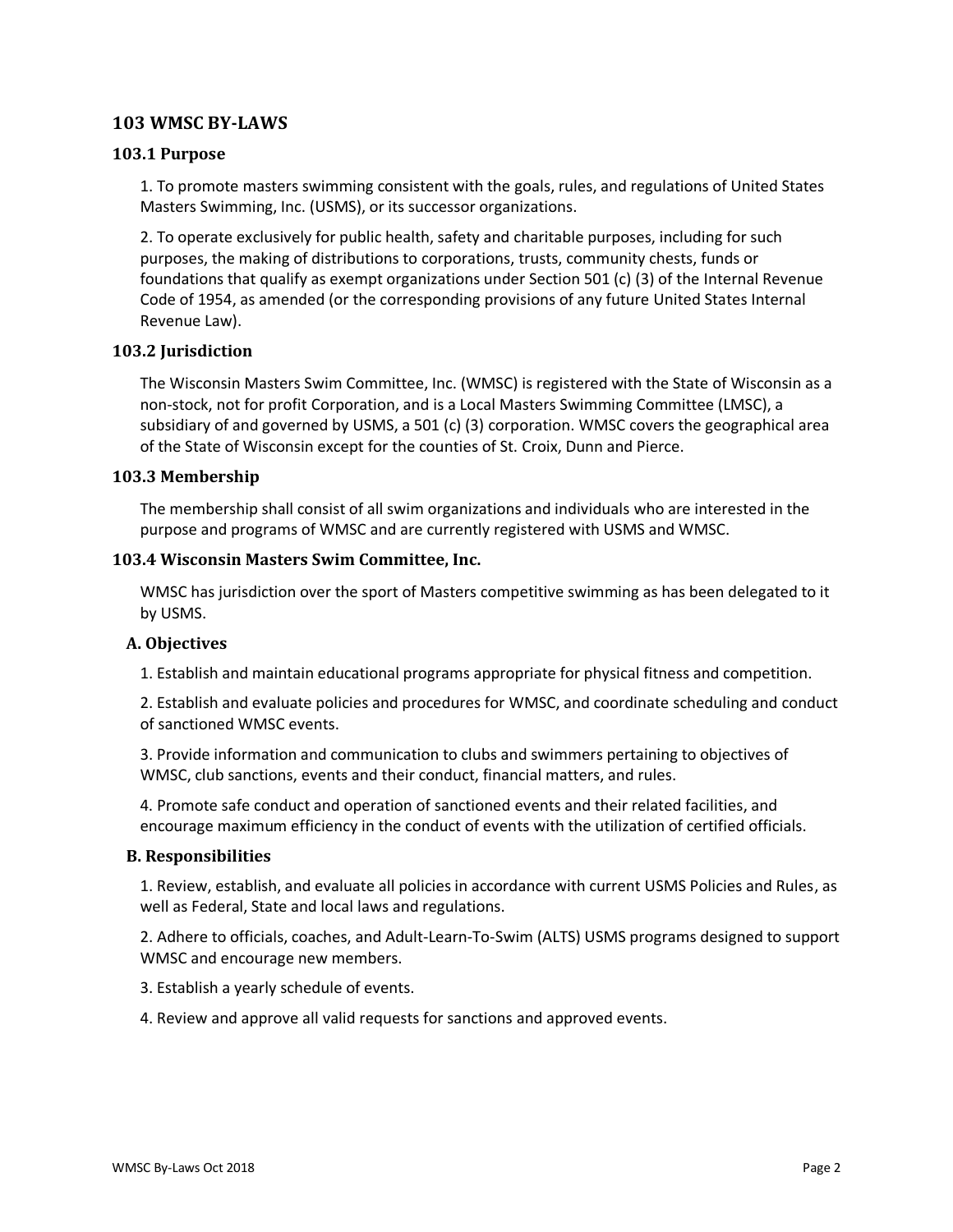# <span id="page-2-0"></span>**C. Governance, Duties, and Committees**

# <span id="page-2-1"></span>**1. Officers:**

The Officers of WMSC consist of the Chair, Vice-Chair, Secretary, and Treasurer. Each officer serves a term of one year or until a successor is selected. Officers are elected at the annual meeting of the WMSC held no later than November 1 of every year. There shall be no limit to the number of terms an Officer may serve.

a. **Duties of the Chair:** The Chair calls meetings when and where deemed necessary, presides at all meetings, and appoints committee chairs for Standing and Ad Hoc committees as necessary to fulfill the duties and responsibilities of WMSC, with the advice and consent of the Board of Directors.

b. **Duties of the Vice-Chair:** The Vice-Chair will assist the Chair as needed and will take over the Chair position until the next election if the current Chair leaves office before the conclusion of his or her one year term.

c. **Duties of the Secretary:** The Secretary is responsible for keeping a record of all meetings, conducting official correspondence, issuing meeting notices and copies of the minutes to the Board of Directors, and making such reports to the national office as are required by USMS rules.

d. **Duties of the Treasurer:** The Treasurer receives all the monies and bills approved by the Finance Committee or Board of Directors. The Treasurer is responsible for maintaining all financial records, including bank and checking records, for making timely reports to the Board of Directors, for preparing an annual budget and for making such reports to the national office as are required by USMS rules.

#### <span id="page-2-2"></span>**2. Executive Committee**

a. The Executive Committee shall be comprised of the Officers, and are delegated the responsibility for conducting the essential business of WMSC between regular meetings.

b. The WMSC Executive Committee shall have the authority to impose and enforce penalties, including censure, suspension, or expulsion from membership for any violation of the rules and regulations of WMSC and USMS or for actions which bring disrepute upon WMSC, USMS or upon the sport of swimming. Such actions may be appealed to USMS as specified in USMS rules and regulations.

c. The WMSC Executive Committee reserves the right to veto previously passed motions that are not in compliance with:

- 1. USMS policies, procedures, and rules.
- 2. US Tax law to ensure that the 501 (c) (3) tax exempt status is maintained.
- 3. Wisconsin statutes regarding tax exempt organizations.

#### <span id="page-2-3"></span>**3. Board of Directors:**

The membership of the Board of Directors of WMSC shall consist of the Officers, the Registrar, the Sanctions Chair, and the Records and Top 10 Tabulator. All members of the Board of Directors shall be current members of USMS and WMSC.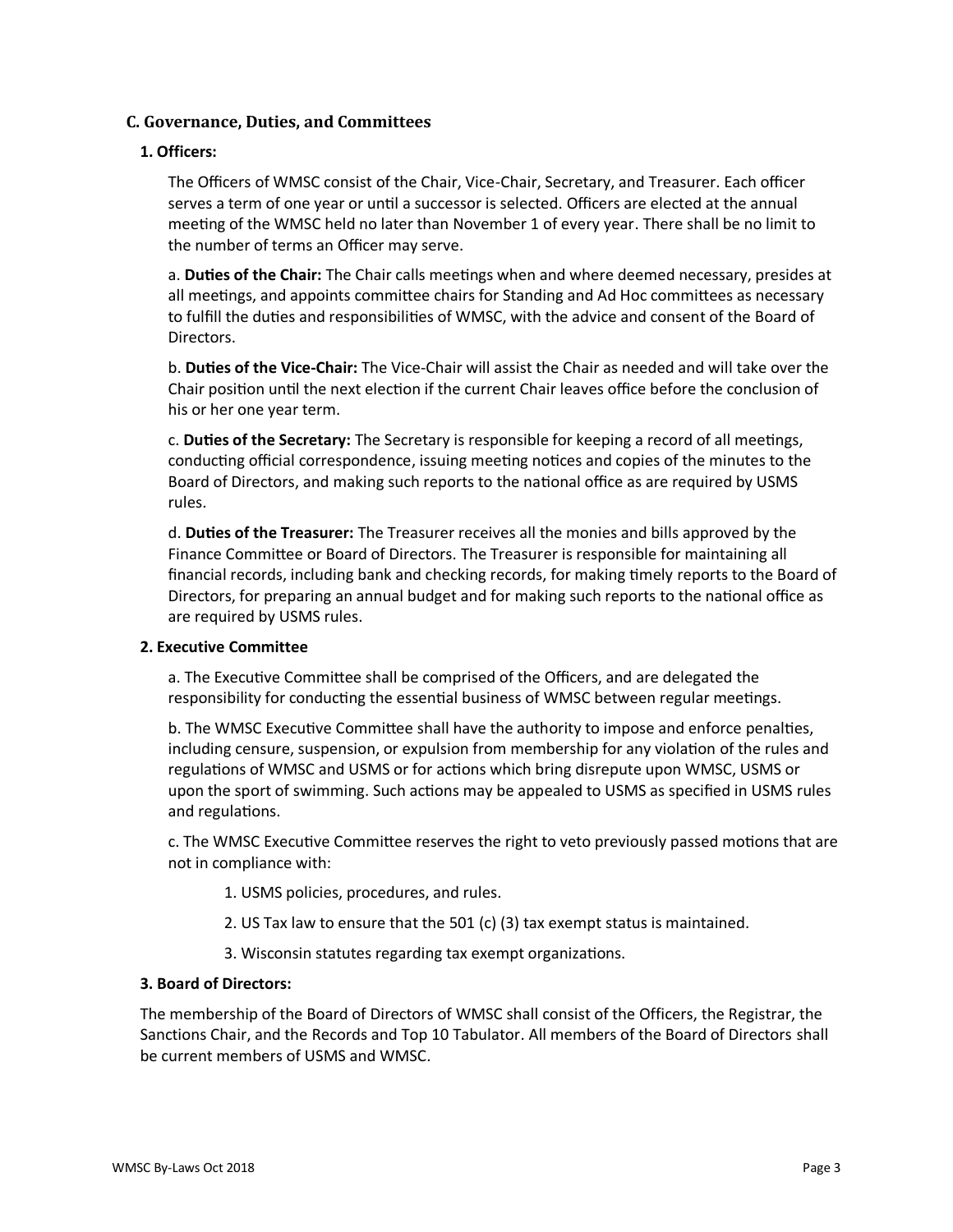#### <span id="page-3-0"></span>**4. Committees of the Board**

**a. Audit:** The Audit Committee shall examine and verify the WMSC annual financial report and file the appropriate annual 990 tax report with the IRS. The Audit Committee also audits the bank statement throughout the year.

**b. Finance:** Members of the Finance Committee are the Treasurer, the Chair, the Vice-Chair, and the Auditor. The Finance Committee shall review regular cash flow statements prepared by the Treasurer, including receipts and disbursements; assist the WMSC Chair in the preparation of the annual budget; provide for an annual audit of WMSC's financial records; and prepare the required tax forms.

# <span id="page-3-1"></span>**5. Standing Committees:**

The standing committees of WMSC include the Registrar, Sanctions, Long Distance and Open Water, Fitness, Records and Top 10 Tabulator, Webmaster, Newsletter Editor, Officials, and Coaches committees. All committee chairs shall be appointed by the WMSC Chair, with the consent of the Officers. Members of each committee shall be appointed by the chair of that committee.

**a. Registrar:** The Registrar shall process individual and club applications for membership in WMSC/USMS, keep accurate records of said individual and club registrations, and make such reports to the USMS Registration Chair and/or Registrar as are required by USMS rules.

**b. Sanctions Committee:** The Sanctions Committee shall oversee the competitive program to ensure that WMSC program offerings are consistent with USMS and WMSC objectives, rules, and policies; process applications for meet and event sanctions; provide meet directors with USMS rulebooks; process financial reports from sanctioned events; keep accurate records of said sanctions and reports; promote competent officiating; make suggestions for projects and priorities to the Board of Directors; and develop long-range plans for the WMSC programs.

**c. Long Distance and Open Water Committee**: The Long Distance Committee shall work with the Sanctions Committee in matters concerning long distance swimming as per the long distance swimming rules in the USMS rule book. This Committee shall also promote long distance and open water events within WMSC.

**d. Fitness Committee:** The Fitness Committee shall develop fitness swimming activities for the general membership, work with the USMS Fitness Committee, and educate adults on the fitness benefits of swimming.

**e. Records and Top 10 Tabulator:** The records and Top 10 Tabulator shall maintain WMSC swimming records, review WMSC meet results, and prepare lists of swimmers for national Top Ten consideration.

**f. Webmaster:** The Webmaster shall develop, enhance and maintain a website with information for members.

**g. Newsletter Editor:** The Newsletter Editor shall publish a WMSC newsletter on a schedule established by the Board of Directors and delivered to members by mail, electronic mail, or both.

**h. Officials Committee:** The Officials Committee shall develop policies and procedures to assure that all WMSC sanctioned events are officiated uniformly and conducted in conformance with USMS swimming rules. This committee shall also provide updates on rule changes and differences in USA Swimming rules and USMS rules to the meet directors.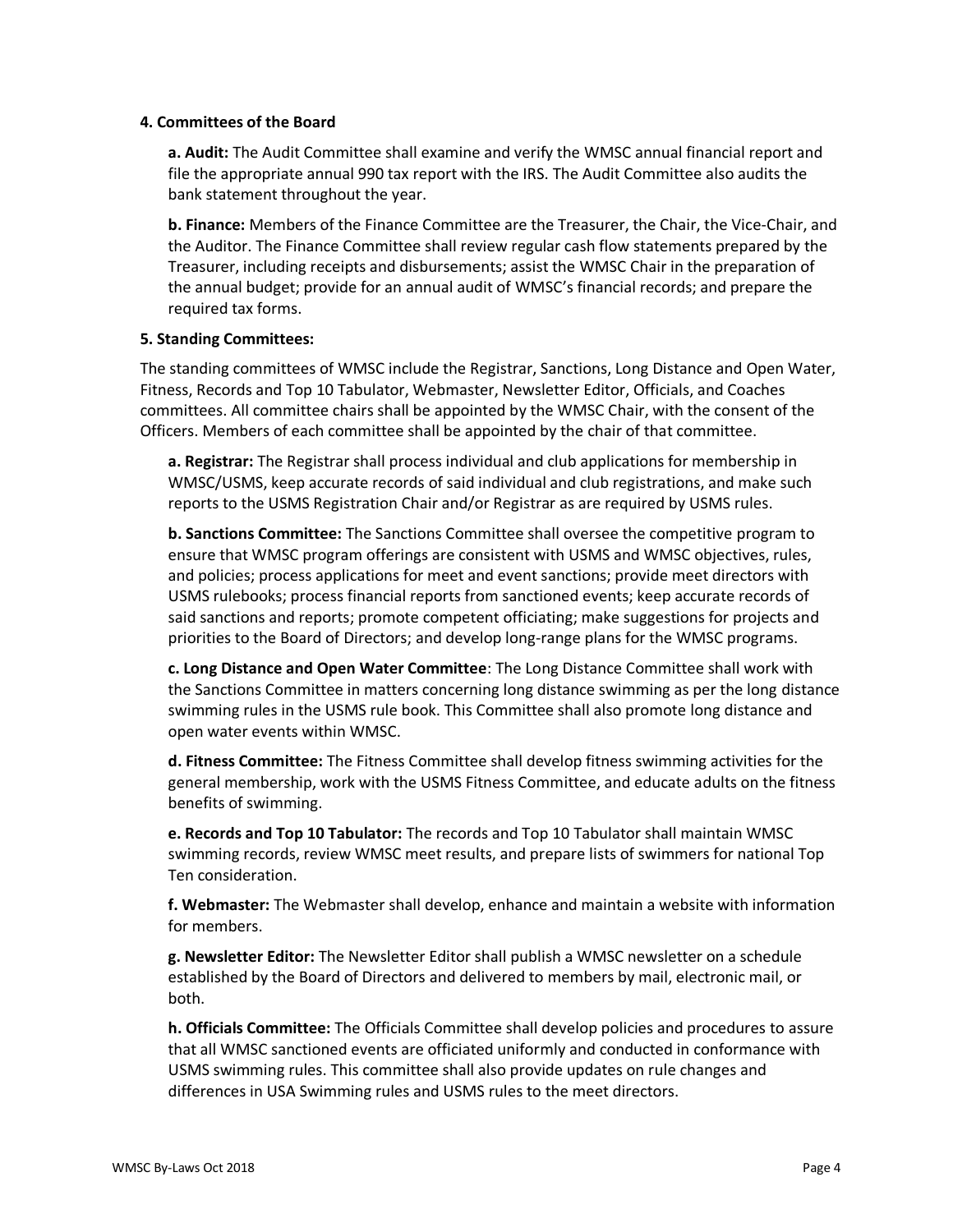**i. Coaches Committee:** The Coaches Committee shall develop programs and tools to enhance the quality of Masters swimming programs and coaching. The Committee shall maintain a list of coach members within WMSC. The Committee will work with the USMS Coaches Committee.

**j. Recognition and Awards Committee:** The Recognition and Awards Committee shall promote recognition of service to WMSC. The committee shall review and approve proposals for all official WMSC service awards and ensure that a history of all service awards is maintained. The committee shall determine the method of recognition and recipient selection.

# <span id="page-4-0"></span>**D. Vacancies**

A vacancy of an Officer shall be filled, for the remaining term of office, by the Chair with the consent of the Board of Directors.

# <span id="page-4-1"></span>**E. Authority**

Between annual meetings of WMSC, the Executive Committee shall have the authority to:

1. Carry out policies established by the Board of Directors.

2. Assume the policy-making responsibilities of the Board of Directors for time sensitive WMSC business.

# <span id="page-4-2"></span>**F. Reporting**

A report of the actions taken by the Executive Committee shall be made available to the Board of Directors within 30 days of the action taken.

# **G. Removal of Officer**

An officer can be removed from office, for cause, by written petition of WMSC members and by vote of a majority of the members of WMSC.

# <span id="page-4-3"></span>**H. Voting Privileges**

1. All members of WMSC in good standing have voting privileges at meetings. No ballot or action shall include votes by proxy.

#### <span id="page-4-4"></span>**I. Meetings**

1. An annual meeting of WMSC shall be held at a time and site convenient for WMSC members.

2. Special meetings of WMSC may be called by the Chair whenever deemed necessary.

3. All currently registered Wisconsin Masters swimmers are encouraged to attend WMSC meetings.

# <span id="page-4-5"></span>**J. Annual Meeting**

1. The annual meeting of WMSC shall be held no later than November 1 of each year.

2. A special meeting may be called at the request of any two Officers should the WMSC Chair fail to call regular meetings or should special meetings be required.

3. All WMSC members shall be notified at least 90 days before the scheduled date of the annual meeting through the WMSC newsletter, electronic mail and web site. Members of the Board of Directors shall also be notified by regular or electronic mail no fewer than fifteen days prior to the date of the annual meeting.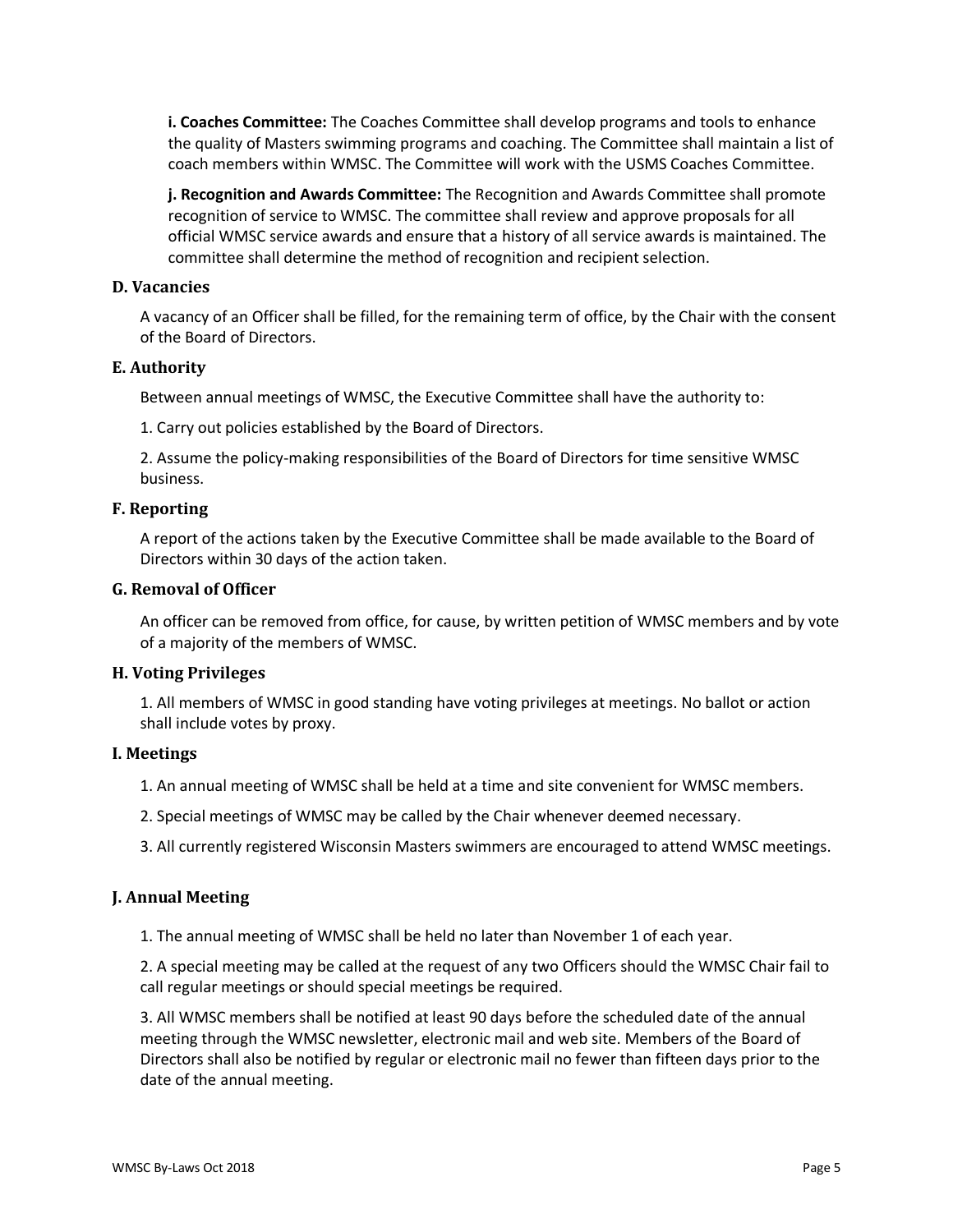4. The Annual Meeting shall be open to all registered WMSC members.

5. All members present at the Annual Meeting will have one vote. If a member holds more than one officer position or committee chair, that person will have only one vote.

- 6. Order of Business. At all meetings of WMSC the order of business shall be:
	- a. Roll Call
	- b. Announcements from the Chair
	- c. Reading, correction, and adoption of minutes
	- d. Review Officers' written reports
	- e. Review Committee Chairs' written reports
	- f. Review of tabled motions
	- g. Elections when appropriate
	- h. New motions presented to the Executive Committee
	- i. Summary of actions taken at Annual Meeting
	- j. Feedback and questions
	- k. Adjournment

7. Quorum. A quorum at all meetings shall consist of the majority of the Board of Directors.

8. Rules of Order: Roberts Rules of Order shall be used.

9. Motions must be presented in writing to the Executive Committee at least 60 days prior to the Annual Meeting. Motions on routine matters such as approval of minutes, committee reports and adjournments do not require advance notice.

10. Motions will be voted on as previously vetted by the Executive Committee, with the exception of dates, or minor word, spelling, or grammar changes. The meaning and intent of the motion shall remain unchanged.

#### <span id="page-5-0"></span>**103.5 Amendment of By-Law***s*

A. These By-Laws may be amended or repealed and new By-Laws adopted by a vote of the majority of members entitled to vote at the Annual Meeting.

B. Proposals for amendments, the repeal or addition of new By-Laws may be prepared by the members of the Executive Committee or members of WMSC, but must be:

1. In writing.

2. Submitted to an Executive Committee member at least sixty (60) days prior to the date of the meeting proposed for adoption.

C. All proposals for amendments repeal or new By-Laws must be called to the attention of the Executive Committee at least thirty (30) days before the Annual Meeting.